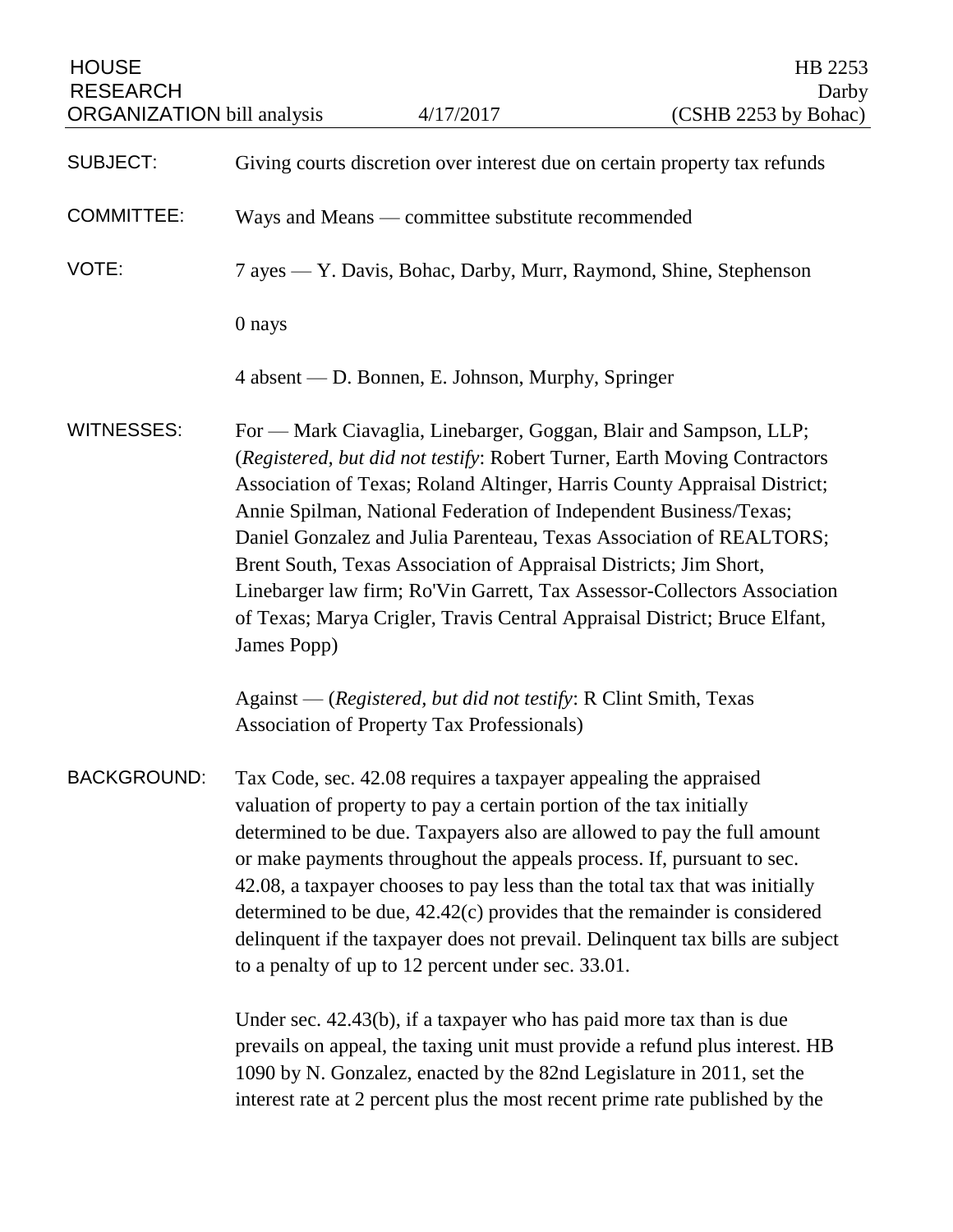## HB 2253 House Research Organization page 2

Federal Reserve. The 84th Legislature in 2015 enacted SB 1760 by Creighton, which changed the rate to 9.5 percent.

DIGEST: CSHB 2253 would change the Tax Code provision under which a taxpayer who has paid more tax than is due receives a refund plus interest after prevailing on appeal in a suit to reduce a property's appraised value. In this situation, the bill would give the court making the final determination of the appeal full discretion over the portion of the refund on which the 9.5 percent interest rate was assessed.

> CSHB 2253 would take immediate effect if finally passed by a two-thirds record vote of the membership of each house. Otherwise, it would take effect September 1, 2017, and would apply only to an appeal filed on or after that date.

**SUPPORTERS** SAY: CSHB 2253 would allow courts flexibility in the amount of interest taxing units must pay on property tax refunds. This would fix a provision of law that currently allows some property taxpayers to profit unfairly from the system. A 9.5 percent interest rate on the full value of the refund can be excessive because it provides a better return than most investments. This may encourage taxpayers to pay their full tax bill up front and then contest the valuation, with the expectation that they could receive a solid return on investment without any risk. While interest rates on refunds are important, property tax refunds should not be treated as investments. Therefore, the amount of interest awarded should be at the discretion of the court.

> This bill would resolve certain cases that impose hardships on taxing units, some of which risk of having to issue refunds that are larger than the actual property tax levied. This is especially difficult for rural taxing entities in which individual properties may make up a large percentage of the entity's revenue. CSHB 2253 would allow these entities to better budget their resources instead of planning for the possibility of an unaffordable property tax refund.

No inequality of risk exists between property owners and taxing units because taxpayers are allowed at any time during the appeals process to